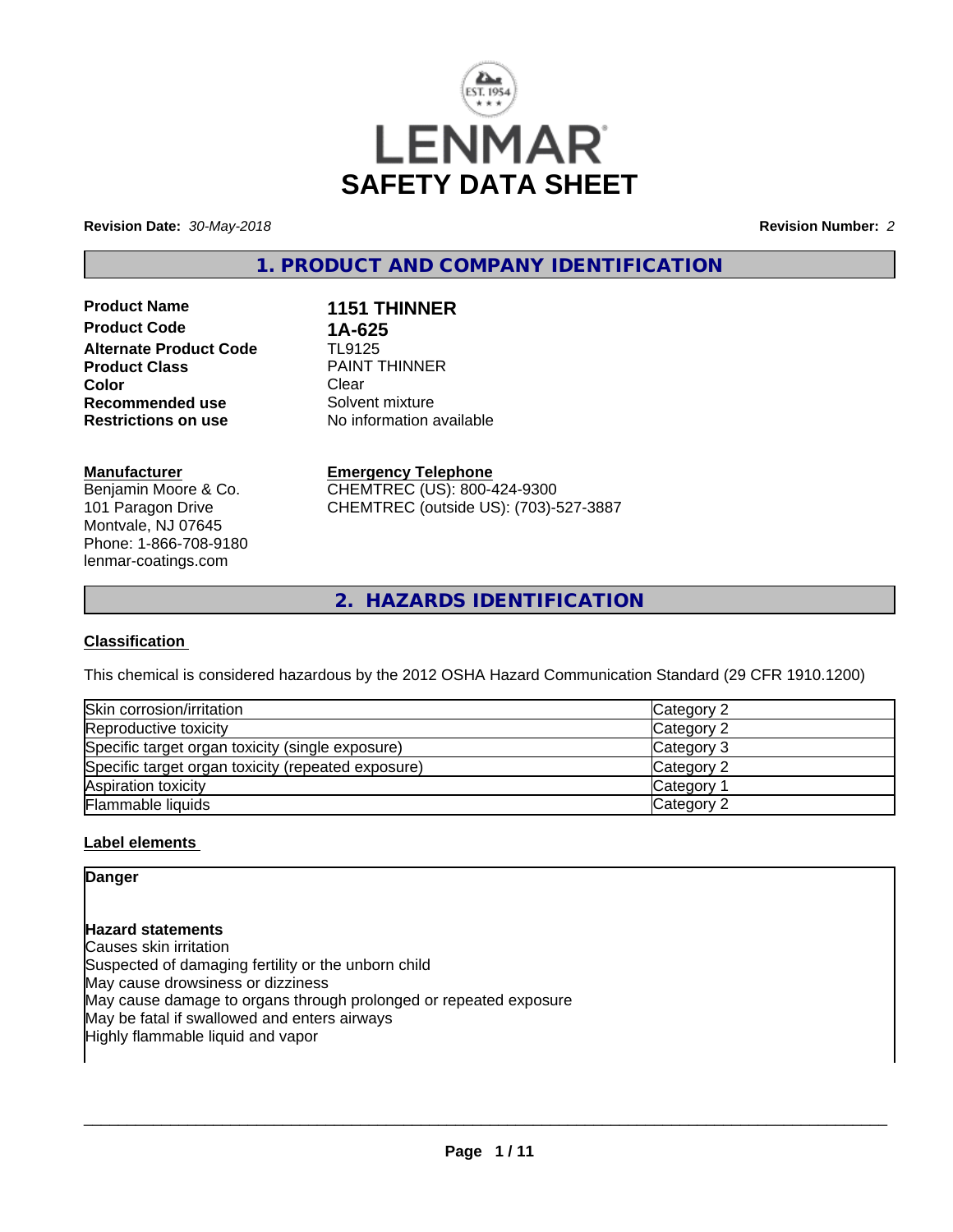

**Odor** solvent

## **Precautionary Statements - Prevention**

Obtain special instructions before use

Do not handle until all safety precautions have been read and understood

Use personal protective equipment as required

Wash face, hands and any exposed skin thoroughly after handling

Do not breathe dust/fume/gas/mist/vapors/spray

Use only outdoors or in a well-ventilated area

- Keep away from heat, hot surfaces, sparks, open flames and other ignition sources. No smoking
- Keep container tightly closed

Ground/bond container and receiving equipment

Use explosion-proof electrical/ventilating/lighting/equipment

Use only non-sparking tools

Take precautionary measures against static discharge

Keep cool

## **Precautionary Statements - Response**

IF exposed or concerned: Get medical advice/attention

#### **Skin**

If skin irritation occurs: Get medical advice/attention

IF ON SKIN (or hair): Remove/Take off immediately all contaminated clothing. Rinse skin with water/shower Wash contaminated clothing before reuse

#### **Inhalation**

IF INHALED: Remove victim to fresh air and keep atrest in a position comfortable for breathing

#### **Ingestion**

IF SWALLOWED: Immediately call a POISON CENTER or doctor/physician

Do NOT induce vomiting

#### **Fire**

In case of fire: Use CO2, dry chemical, or foam for extinction

## **Precautionary Statements - Storage**

Store locked up Store in a well-ventilated place. Keep container tightly closed

#### **Precautionary Statements - Disposal**

Dispose of contents/container to an approved waste disposal plant

## **Hazards not otherwise classified (HNOC)**

Not applicable

## **Other information**

No information available

**3. COMPOSITION INFORMATION ON COMPONENTS**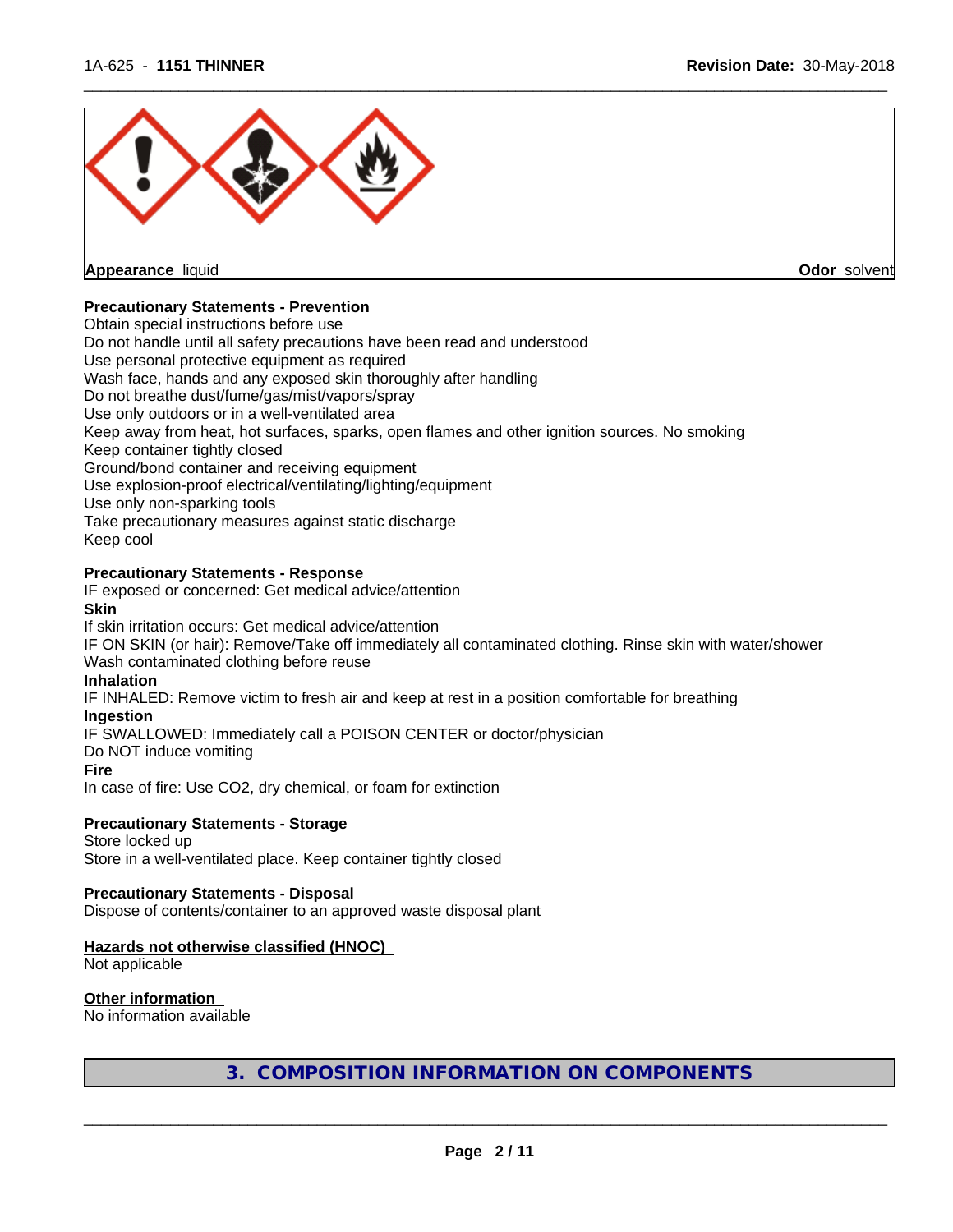| Cham<br>name<br>шсаг                | CAS No.                  | $\mathbf{a}$ |
|-------------------------------------|--------------------------|--------------|
| $\overline{\phantom{0}}$<br>⊺oluene | ററ എ<br>$108 -$<br>ა-იი- | --<br>ັບ     |
| Hexane                              | $-$<br>.<br>1-54-،       | vu           |

# **4. FIRST AID MEASURES**

#### **Description of first aid measures**

| <b>General Advice</b>                            | If symptoms persist, call a physician. Show this safety data sheet to the doctor in<br>attendance.                                                                                                                      |
|--------------------------------------------------|-------------------------------------------------------------------------------------------------------------------------------------------------------------------------------------------------------------------------|
| <b>Eye Contact</b>                               | Immediately flush with plenty of water. After initial flushing, remove any contact<br>lenses and continue flushing for at least 15 minutes. Keep eye wide open while<br>rinsing. If symptoms persist, call a physician. |
| <b>Skin Contact</b>                              | Wash off immediately with soap and plenty of water removing all contaminated<br>clothes and shoes. If skin irritation persists, call a physician.                                                                       |
| <b>Inhalation</b>                                | Move to fresh air. If symptoms persist, call a physician.<br>If not breathing, give artificial respiration. Call a physician immediately.                                                                               |
| Ingestion                                        | Clean mouth with water and afterwards drink plenty of water. Do not induce<br>vomiting without medical advice. Never give anything by mouth to an unconscious<br>person. Consult a physician.                           |
| <b>Protection Of First-Aiders</b>                | Use personal protective equipment.                                                                                                                                                                                      |
| <b>Most Important</b><br><b>Symptoms/Effects</b> | No information available.                                                                                                                                                                                               |
| <b>Notes To Physician</b>                        | Treat symptomatically.                                                                                                                                                                                                  |

**5. FIRE-FIGHTING MEASURES**

| <b>Flammable Properties</b>                                            | Vapors may travel considerable distance to a source of<br>ignition and flash back. Vapors may cause flash fire.                                                 |
|------------------------------------------------------------------------|-----------------------------------------------------------------------------------------------------------------------------------------------------------------|
| <b>Suitable Extinguishing Media</b>                                    | Foam, dry powder or water. Use extinguishing measures<br>that are appropriate to local circumstances and the<br>surrounding environment.                        |
| <b>Protective Equipment And Precautions For</b><br><b>Firefighters</b> | As in any fire, wear self-contained breathing apparatus<br>pressure-demand, MSHA/NIOSH (approved or equivalent)<br>and full protective gear.                    |
| <b>Hazardous combustion products</b>                                   | Burning may result in carbon dioxide, carbon monoxide<br>and other combustion products of varying composition<br>which may be toxic and/or irritating.          |
| <b>Specific Hazards Arising From The Chemical</b>                      | Flammable. Flash back possible over considerable<br>distance. Keep product and empty container away from<br>heat and sources of ignition. Closed containers may |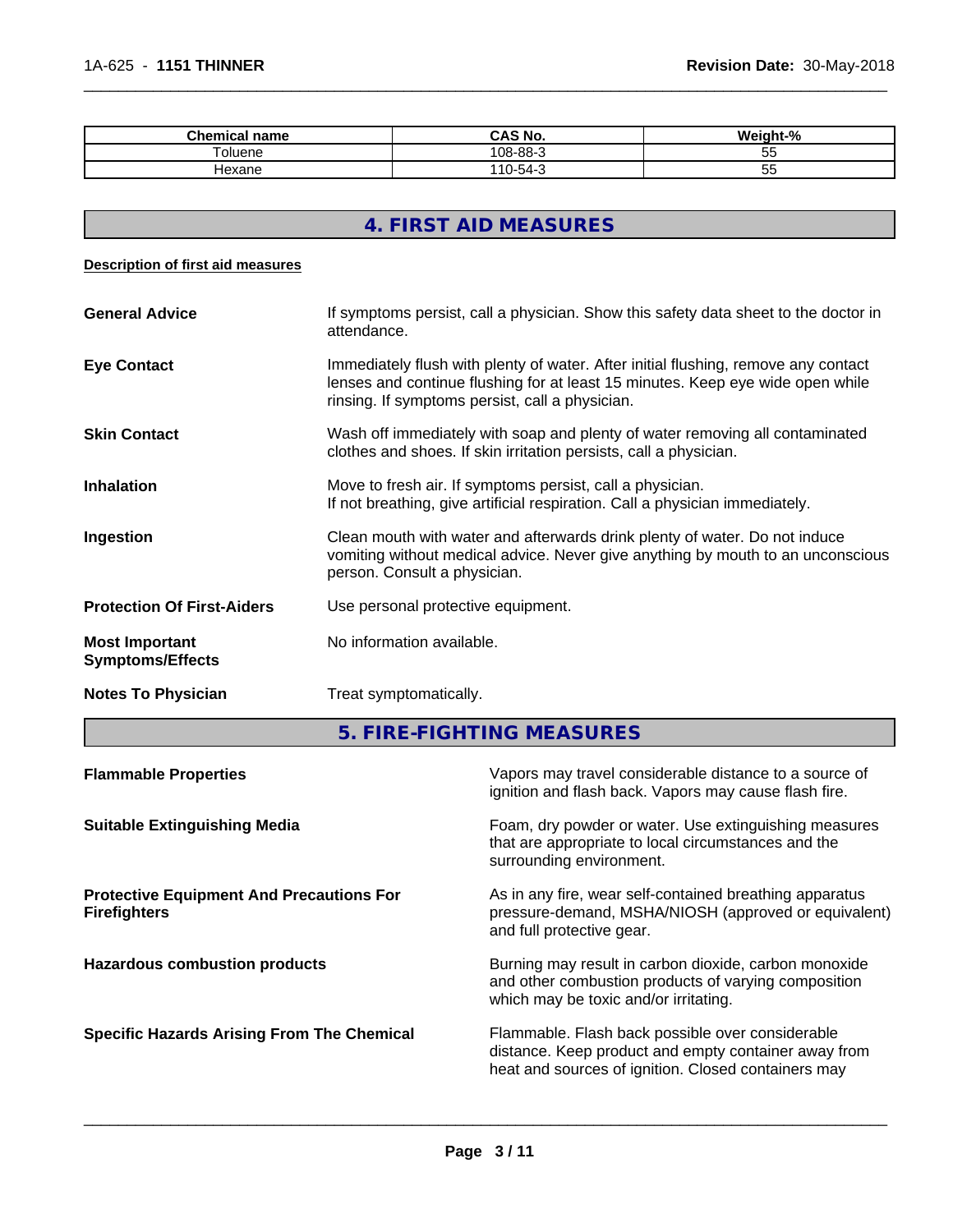|                                                                                   |                        | vapors.                        | rupture if exposed to fire or extreme heat. Thermal<br>decomposition can lead to release of irritating gases and |  |
|-----------------------------------------------------------------------------------|------------------------|--------------------------------|------------------------------------------------------------------------------------------------------------------|--|
| <b>Sensitivity To Mechanical Impact</b><br><b>Sensitivity To Static Discharge</b> |                        | No<br>Yes                      |                                                                                                                  |  |
|                                                                                   |                        |                                |                                                                                                                  |  |
| <b>Flammability Limits In Air</b>                                                 |                        |                                |                                                                                                                  |  |
| Lower flammability limit:<br><b>Upper flammability limit:</b>                     |                        | Not available<br>Not available |                                                                                                                  |  |
| <b>NFPA</b><br>Health: 2                                                          | <b>Flammability: 3</b> | <b>Instability: 1</b>          | <b>Special: Not Applicable</b>                                                                                   |  |
| <b>NFPA Legend</b><br>0 - Not Hazardous                                           |                        |                                |                                                                                                                  |  |

- 1 Slightly
- 2 Moderate
- 3 High
- 4 Severe

*The ratings assigned are only suggested ratings, the contractor/employer has ultimate responsibilities for NFPA ratings where this system is used.*

*Additional information regarding the NFPA rating system is available from the National Fire Protection Agency (NFPA) at www.nfpa.org.*

# **6. ACCIDENTAL RELEASE MEASURES**

| <b>Personal Precautions</b>      | Remove all sources of ignition. Take precautions to prevent flashback. Ground<br>and bond all containers and handling equipment. Take precautionary measures<br>against static discharges. Ensure adequate ventilation. Avoid contact with skin,<br>eyes and clothing. Use personal protective equipment.  |  |
|----------------------------------|------------------------------------------------------------------------------------------------------------------------------------------------------------------------------------------------------------------------------------------------------------------------------------------------------------|--|
| <b>Other Information</b>         | Prevent further leakage or spillage if safe to do so. Do not allow material to<br>contaminate ground water system. Prevent product from entering drains. Do not<br>flush into surface water or sanitary sewer system. Local authorities should be<br>advised if significant spillages cannot be contained. |  |
| <b>Environmental precautions</b> | See Section 12 for additional Ecological Information.                                                                                                                                                                                                                                                      |  |
| <b>Methods for Cleaning Up</b>   | Dam up. Soak up with inert absorbent material. Use a non-sparking or explosion<br>proof means to transfer material to a sealed, appropriate container for disposal.<br>Clean contaminated surface thoroughly.                                                                                              |  |
|                                  |                                                                                                                                                                                                                                                                                                            |  |

## **7. HANDLING AND STORAGE**

| Handling | Avoid contact with skin, eyes and clothing. Wear personal protective equipment.  |
|----------|----------------------------------------------------------------------------------|
|          | Do not breathe vapors or spray mist. Use only in ventilated areas. Prevent vapor |
|          | build-up by providing adequate ventilation during and after use.                 |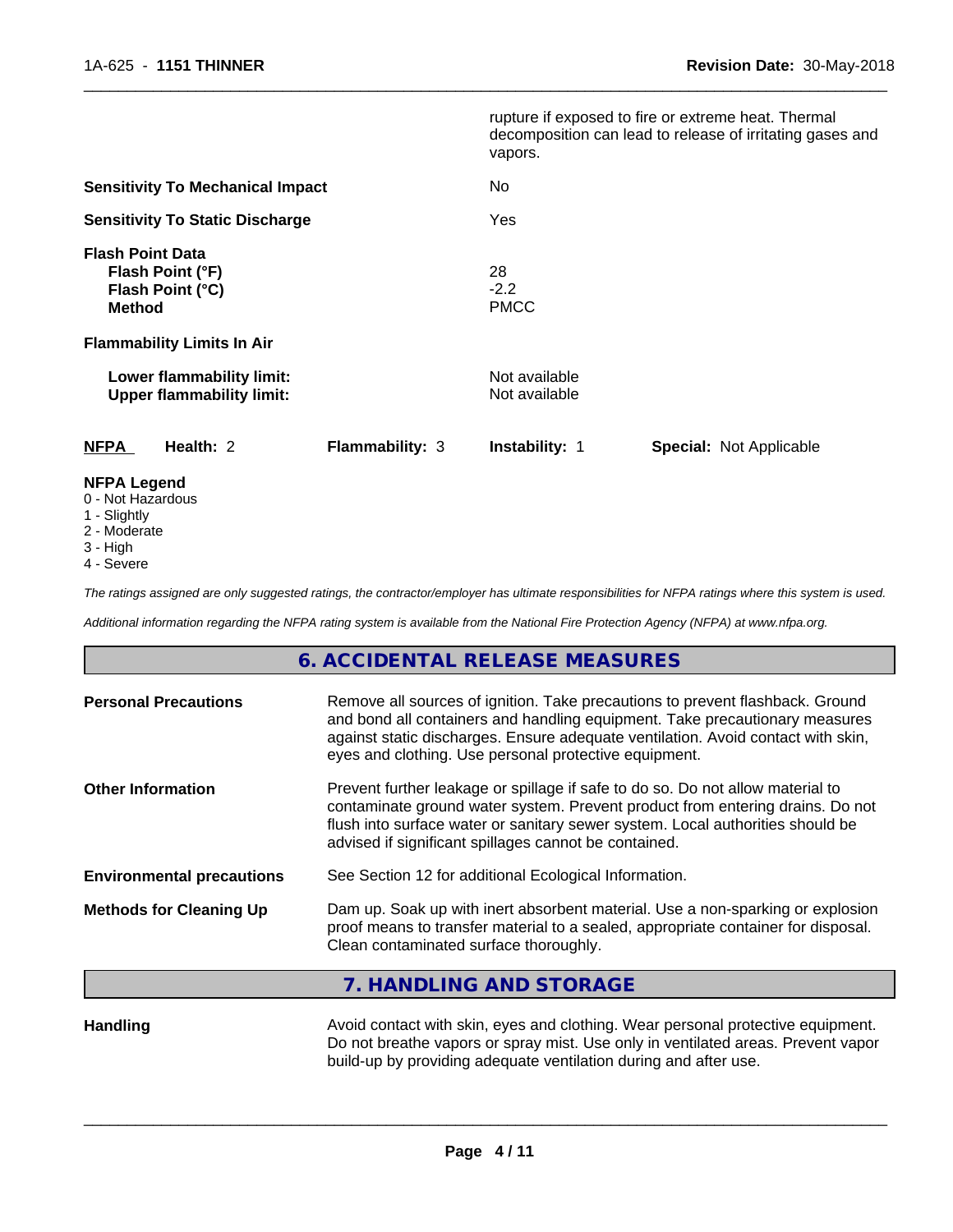|                               | Take precautionary measures against static discharges. To avoid ignition of<br>vapors by static electricity discharge, all metal parts of the equipment must be<br>grounded. Keep away from heat, sparks and flame. Do not smoke. Extinguish all<br>flames and pilot lights, and turn off stoves, heaters, electric motors and other<br>sources of ignition during use and until all vapors are gone. Ignition and/or flash<br>back may occur. |
|-------------------------------|------------------------------------------------------------------------------------------------------------------------------------------------------------------------------------------------------------------------------------------------------------------------------------------------------------------------------------------------------------------------------------------------------------------------------------------------|
| <b>Storage</b>                | Keep containers tightly closed in a dry, cool and well-ventilated place. Keep away<br>from heat. Keep away from open flames, hot surfaces and sources of ignition.<br>Keep in properly labeled containers. Keep out of the reach of children.                                                                                                                                                                                                  |
| <b>Incompatible Materials</b> | Incompatible with strong acids and bases and strong oxidizing agents.                                                                                                                                                                                                                                                                                                                                                                          |
|                               | Technical measures/Precautions Ensure adequate ventilation. Use only where airflow will keep vapors from building<br>up in or near the work area in adjoining rooms. Comply with all national, state, and<br>local codes pertaining to the storage, handling, dispensing and disposal of<br>flammable liquids.                                                                                                                                 |
|                               | Dissipate static electricity during transfer by grounding and bonding containers<br>and equipment before transferring material. All equipment should be non-sparking<br>and explosion proof. Use explosion proof electrical equipment for ventilation,<br>lighting and material handling.                                                                                                                                                      |

# **8. EXPOSURE CONTROLS/PERSONAL PROTECTION**

## **Exposure Limits**

| <b>Chemical name</b> | <b>ACGIH TLV</b> | <b>OSHA PEL</b>              |
|----------------------|------------------|------------------------------|
| Toluene              | 20 ppm - TWA     | 200 ppm - TWA                |
|                      |                  | 300 ppm - Ceiling            |
| Hexane               | 50 ppm - TWA     | 500 ppm - TWA                |
|                      | Skin             | 1800 mg/m <sup>3</sup> - TWA |

#### **Legend**

ACGIH - American Conference of Governmental Industrial Hygienists Exposure Limits OSHA - Occupational Safety & Health Administration Exposure Limits N/E - Not Established

## **Appropriate engineering controls**

| <b>Engineering Measures</b>                                                                                                   | Ensure adequate ventilation, especially in confined areas.                                                                                                                                                                                                                                                                                                                                                                                            |
|-------------------------------------------------------------------------------------------------------------------------------|-------------------------------------------------------------------------------------------------------------------------------------------------------------------------------------------------------------------------------------------------------------------------------------------------------------------------------------------------------------------------------------------------------------------------------------------------------|
| <b>Personal Protective Equipment</b><br><b>Eye/Face Protection</b><br><b>Skin Protection</b><br><b>Respiratory Protection</b> | Safety glasses with side-shields.<br>Long sleeved clothing. Protective gloves.<br>Use only with adequate ventilation. In operations where exposure limits are<br>exceeded, use a NIOSH approved respirator that has been selected by a<br>technically qualified person for the specific work conditions. When spraying the<br>product or applying in confined areas, wear a NIOSH approved respirator<br>specified for paint spray or organic vapors. |
| <b>Hygiene Measures</b>                                                                                                       | Avoid contact with skin, eyes and clothing. Remove and wash contaminated<br>clothing before re-use. Wash thoroughly after handling.                                                                                                                                                                                                                                                                                                                   |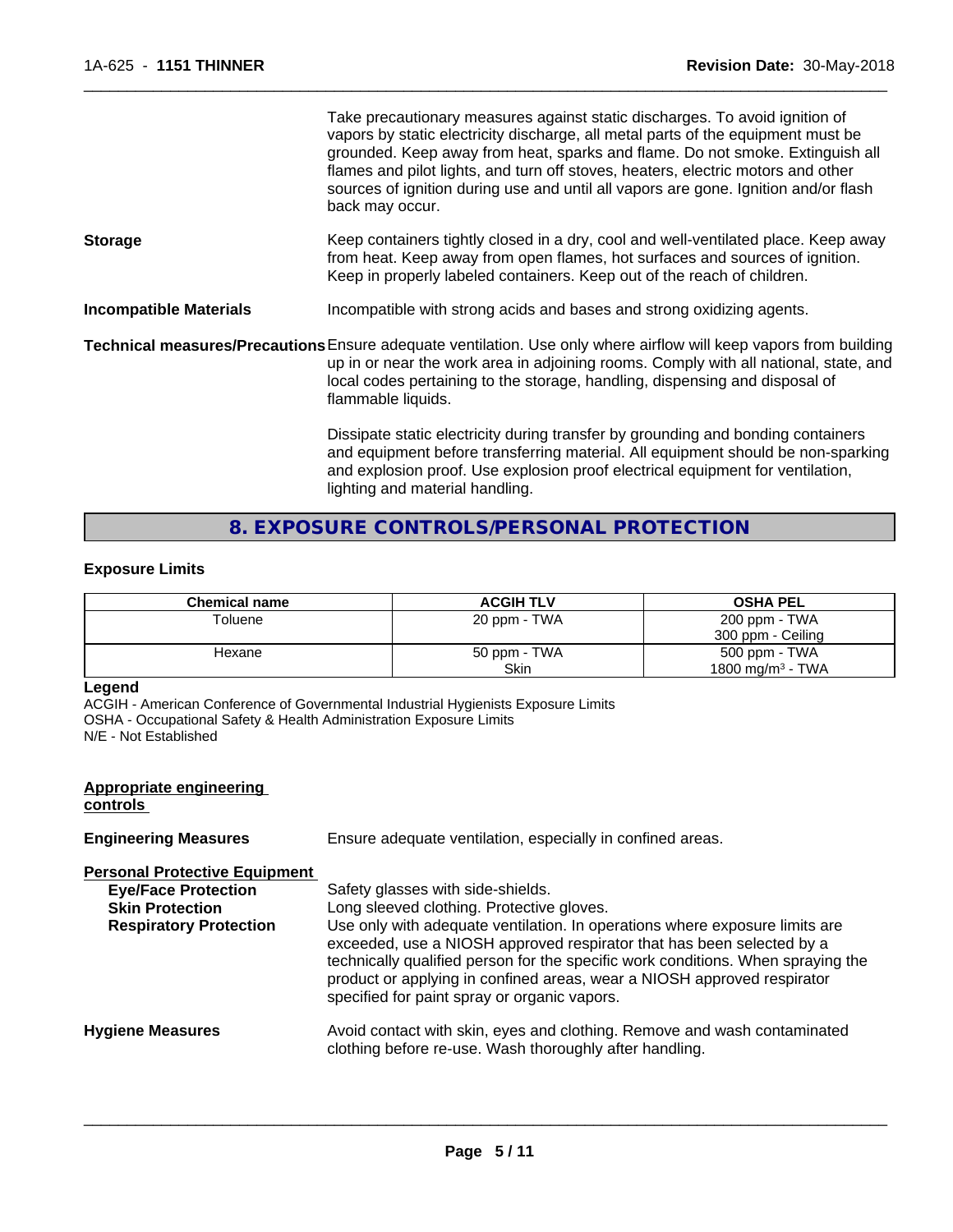## **9. PHYSICAL AND CHEMICAL PROPERTIES**

**Appearance** liquid **Odor** solvent **Odor Threshold No information available No information available Density (lbs/gal)** 6.30 - 6.40 **Specific Gravity** 0.75 - 0.77 **pH** No information available **Viscosity (cps)** No information available Notice 1, 1999 **Solubility(ies)** No information available **Water solubility Water solubility Water solubility Water solubility Water solubility Water solution Evaporation Rate Conservation Rate** No information available<br> **Vapor pressure @20 °C (kPa)** No information available **Vapor** pressure @20 °C (kPa) **Vapor density Vapor density No information available Wt. % Solids** 0 - 10<br> **Vol. % Solids** 0 - 10 **Vol. % Solids Wt. % Volatiles** 90 - 100 **Vol. % Volatiles** 90 - 100 **VOC** Requiatory Limit (q/L) Not applicable **Boiling Point (°F)** 156 **Boiling Point (°C)** 69 **Freezing Point (°F)** No information available **Freezing Point (°C)** No information available **Flash Point (°F)** 28 **Flash Point (°C)** -2.2 **Method** PMCC **Flammability (solid, gas)**<br> **Commability limit:**<br>
Under flammability limit:<br>
Under flammability limit: **Upper flammability limit: Lower flammability limit:**  $\qquad \qquad \qquad \text{No information available}$ **Autoignition Temperature (°F)** No information available **Autoignition Temperature (°C)** No information available **Decomposition Temperature (°F)** No information available **Decomposition Temperature (°C)** No information available<br> **Partition coefficient Partition available** 

**No information available** 

 $\overline{\phantom{a}}$  ,  $\overline{\phantom{a}}$  ,  $\overline{\phantom{a}}$  ,  $\overline{\phantom{a}}$  ,  $\overline{\phantom{a}}$  ,  $\overline{\phantom{a}}$  ,  $\overline{\phantom{a}}$  ,  $\overline{\phantom{a}}$  ,  $\overline{\phantom{a}}$  ,  $\overline{\phantom{a}}$  ,  $\overline{\phantom{a}}$  ,  $\overline{\phantom{a}}$  ,  $\overline{\phantom{a}}$  ,  $\overline{\phantom{a}}$  ,  $\overline{\phantom{a}}$  ,  $\overline{\phantom{a}}$ 

## **10. STABILITY AND REACTIVITY**

| <b>Reactivity</b>                         | No data available                                                                                                         |
|-------------------------------------------|---------------------------------------------------------------------------------------------------------------------------|
| <b>Chemical Stability</b>                 | Stable under normal conditions. Hazardous polymerisation<br>does not occur.                                               |
| <b>Conditions to avoid</b>                | Keep away from open flames, hot surfaces, static<br>electricity and sources of ignition. Sparks. Elevated<br>temperature. |
| <b>Incompatible Materials</b>             | Incompatible with strong acids and bases and strong<br>oxidizing agents.                                                  |
| <b>Hazardous Decomposition Products</b>   | Thermal decomposition can lead to release of irritating<br>gases and vapors.                                              |
| <b>Possibility of hazardous reactions</b> | None under normal conditions of use.                                                                                      |
|                                           |                                                                                                                           |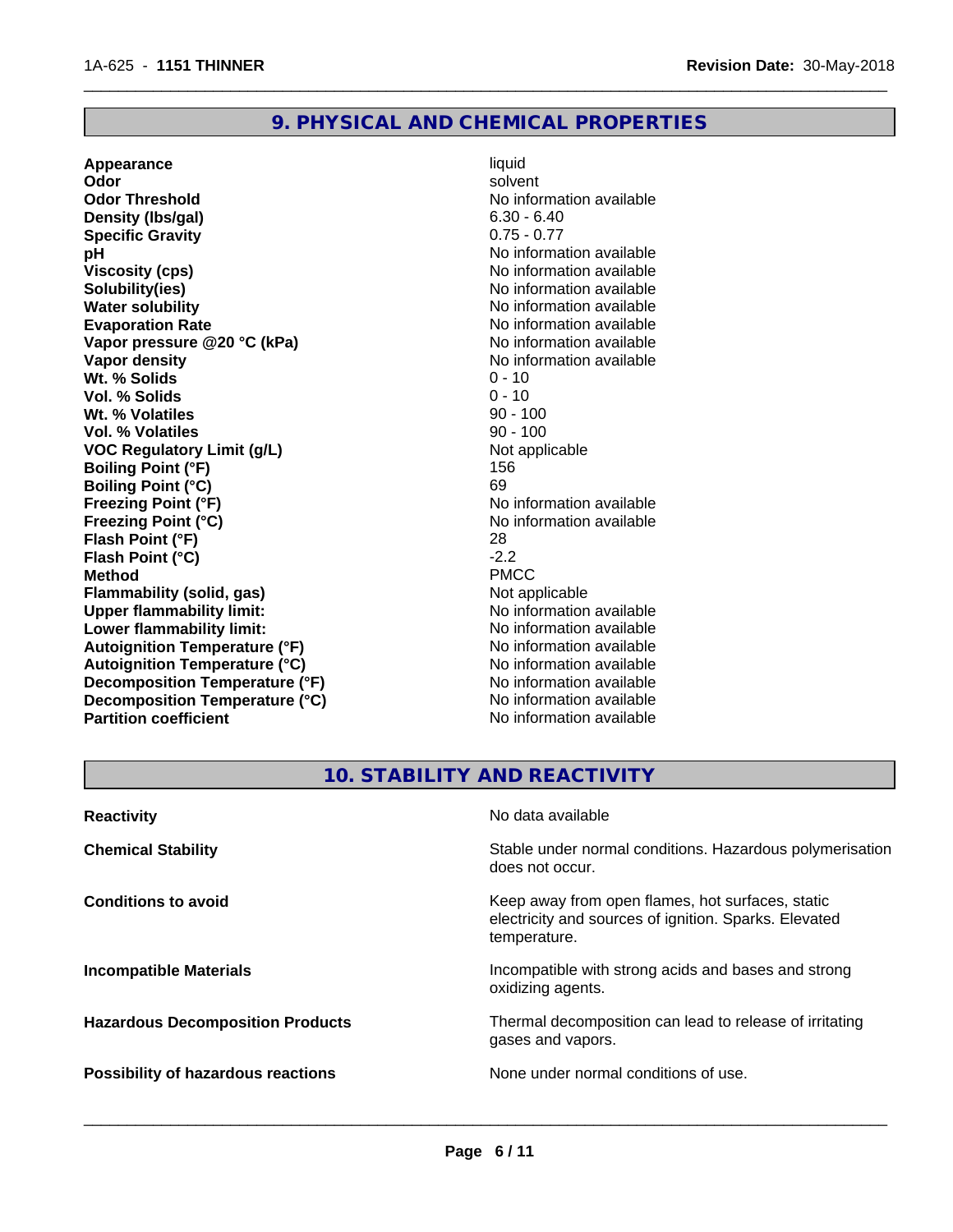# **11. TOXICOLOGICAL INFORMATION Product Information Information on likely routes of exposure Principal Routes of Exposure** Eye contact, skin contact and inhalation. **Acute Toxicity Product Information** Repeated or prolonged exposure to organic solvents may lead to permanent brain and nervous system damage. Intentional misuse by deliberately concentrating and inhaling vapors may be harmful or fatal. **Symptoms** related to the physical, chemical and toxicological characteristics **Symptoms** No information available **Delayed and immediate effects as well as chronic effects from short and long-term exposure Eye contact Exercise Contact** Contact with eyes may cause irritation.<br> **Skin contact Contact** May cause skin irritation and/or dermat **Skin contact** May cause skin irritation and/or dermatitis. Prolonged skin contact may defat the skin and produce dermatitis. **Ingestion Harmful if swallowed. Ingestion may cause irritation to mucous membranes. Small** amounts of this product aspirated into the respiratory system during ingestion or vomiting may cause mild to severe pulmonary injury, possibly progressing to death. **Inhalation Harmful by inhalation. High vapor / aerosol concentrations are irritating to the** eyes, nose, throat and lungs and may cause headaches, dizziness, drowsiness, unconsciousness, and other central nervous system effects. **Sensitization** No information available **Neurological Effects** No information available. **Mutagenic Effects** No information available. **Reproductive Effects** Possible risk of impaired fertility. Possible risk of harm to the unborn child. **Developmental Effects** No information available. **Target organ effects** No information available. **STOT** - **repeated exposure** No information available. **STOT - single exposure** No information available.<br> **Other adverse effects** No information available. No information available. **Aspiration Hazard** May be harmful if swallowed and enters airways. Small amounts of this product aspirated into the respiratory system during ingestion or vomiting may cause mild to severe pulmonary injury, possibly progressing to death. **Numerical measures of toxicity**

 $\overline{\phantom{a}}$  ,  $\overline{\phantom{a}}$  ,  $\overline{\phantom{a}}$  ,  $\overline{\phantom{a}}$  ,  $\overline{\phantom{a}}$  ,  $\overline{\phantom{a}}$  ,  $\overline{\phantom{a}}$  ,  $\overline{\phantom{a}}$  ,  $\overline{\phantom{a}}$  ,  $\overline{\phantom{a}}$  ,  $\overline{\phantom{a}}$  ,  $\overline{\phantom{a}}$  ,  $\overline{\phantom{a}}$  ,  $\overline{\phantom{a}}$  ,  $\overline{\phantom{a}}$  ,  $\overline{\phantom{a}}$ 

**The following values are calculated based on chapter 3.1 of the GHS document**

| ATEmix (oral)                    | 4710 mg/kg |  |
|----------------------------------|------------|--|
| <b>ATEmix (dermal)</b>           | 4800 mg/kg |  |
| <b>ATEmix (inhalation-vapor)</b> | 338.3 mg/L |  |

**Acute Toxicity Component Information**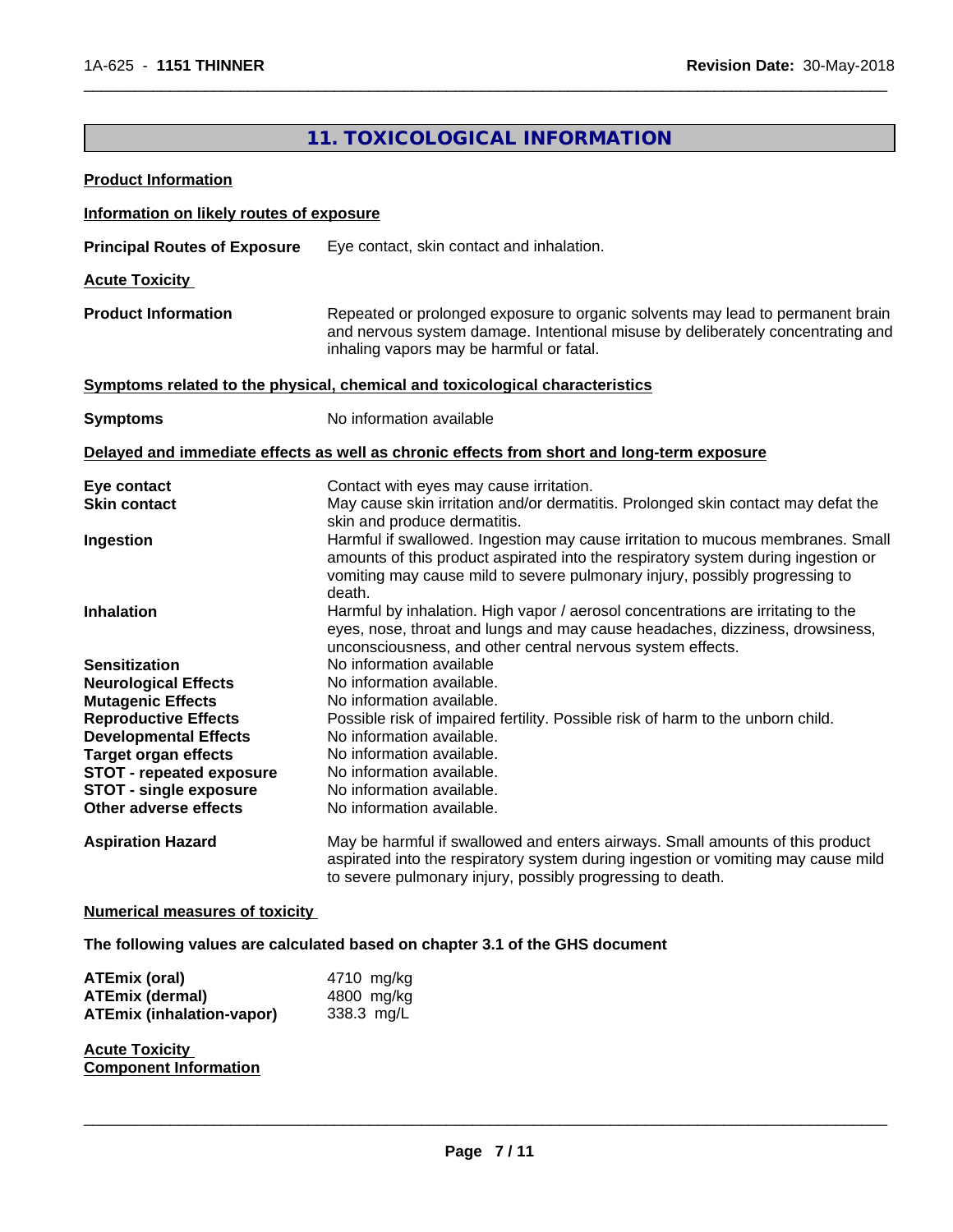Toluene LD50 Oral: 636 mg/kg (Rat) LD50 Dermal: 14100 µL/kg (Rabbit) LC50 Inhalation (Vapor): 49000 mg/m<sup>3</sup> (Rat, 4 hr.)

#### **Carcinogenicity**

*There are no known carcinogenic chemicals in this product above reportable levels.*

**12. ECOLOGICAL INFORMATION**

 $\overline{\phantom{a}}$  ,  $\overline{\phantom{a}}$  ,  $\overline{\phantom{a}}$  ,  $\overline{\phantom{a}}$  ,  $\overline{\phantom{a}}$  ,  $\overline{\phantom{a}}$  ,  $\overline{\phantom{a}}$  ,  $\overline{\phantom{a}}$  ,  $\overline{\phantom{a}}$  ,  $\overline{\phantom{a}}$  ,  $\overline{\phantom{a}}$  ,  $\overline{\phantom{a}}$  ,  $\overline{\phantom{a}}$  ,  $\overline{\phantom{a}}$  ,  $\overline{\phantom{a}}$  ,  $\overline{\phantom{a}}$ 

## **Ecotoxicity Effects**

The environmental impact of this product has not been fully investigated.

## **Product Information**

## **Acute Toxicity to Fish**

No information available

## **Acute Toxicity to Aquatic Invertebrates**

No information available

#### **Acute Toxicity to Aquatic Plants**

No information available

#### **Persistence / Degradability**

No information available.

#### **Bioaccumulation**

No information available.

#### **Mobility in Environmental Media**

No information available.

#### **Ozone**

Not applicable

#### **Component Information**

#### **Acute Toxicity to Fish**

No information available

#### **Acute Toxicity to Aquatic Invertebrates**

No information available

## **Acute Toxicity to Aquatic Plants**

No information available

**13. DISPOSAL CONSIDERATIONS**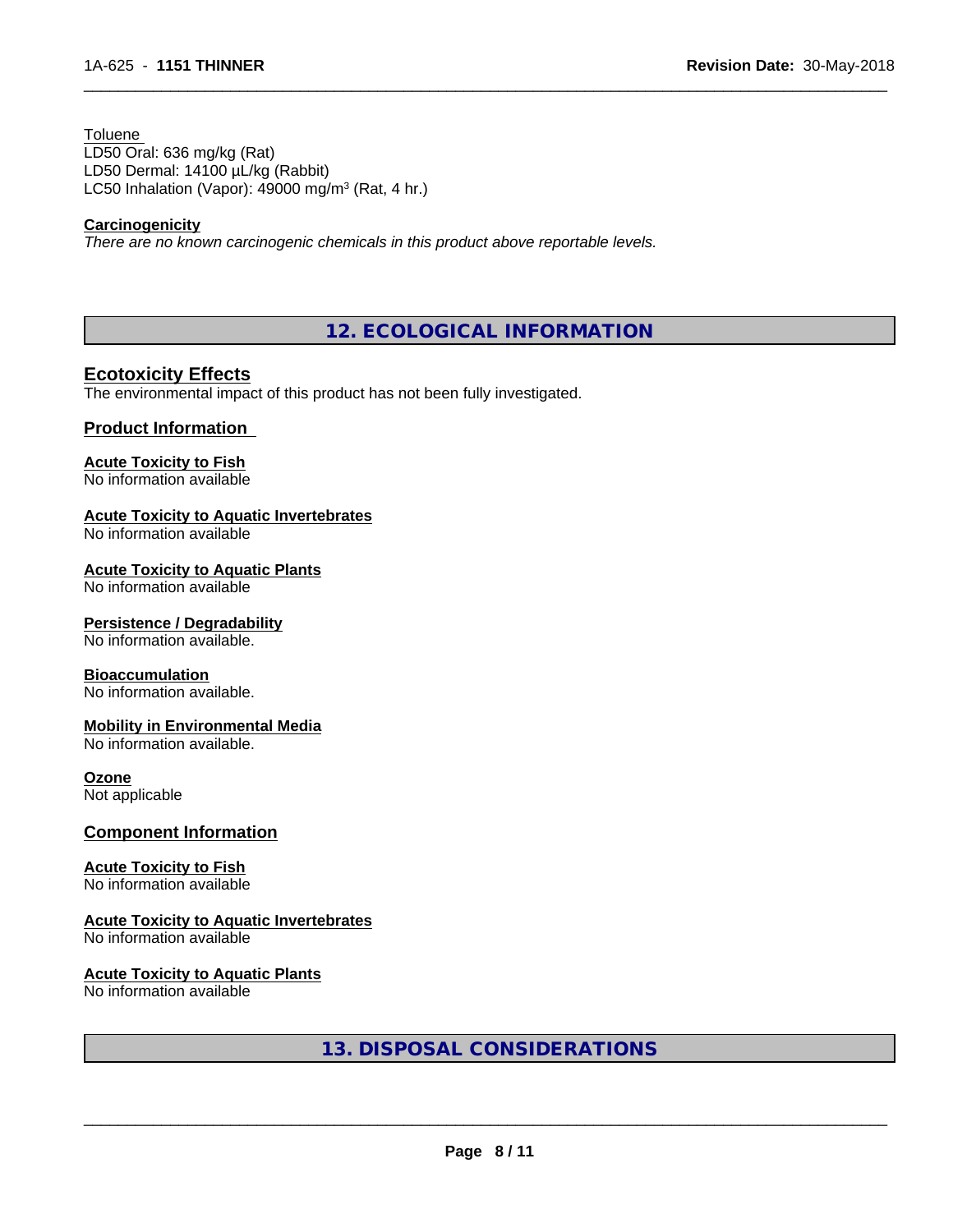| <b>Waste Disposal Method</b>                                                                                             | Dispose of in accordance with federal, state, and local regulations. Local<br>requirements may vary, consult your sanitation department or state-designated<br>environmental protection agency for more disposal options. |  |  |
|--------------------------------------------------------------------------------------------------------------------------|---------------------------------------------------------------------------------------------------------------------------------------------------------------------------------------------------------------------------|--|--|
| <b>Empty Container Warning</b>                                                                                           | Emptied containers may retain product residue. Follow label warnings even after<br>container is emptied. Residual vapors may explode on ignition.                                                                         |  |  |
|                                                                                                                          | 14. TRANSPORT INFORMATION                                                                                                                                                                                                 |  |  |
| <b>DOT</b><br><b>Proper Shipping Name</b><br><b>Hazard class</b><br>UN-No.<br><b>Packing Group</b><br><b>Description</b> | <b>PAINT RELATED MATERIAL</b><br>3<br>UN1263<br>UN1263, PAINT RELATED MATERIAL, 3, II, Marine Pollutant (Hexane)                                                                                                          |  |  |
| <b>ICAO / IATA</b>                                                                                                       | Contact the preparer for further information.                                                                                                                                                                             |  |  |

**IMDG / IMO** Contact the preparer for further information.

**15. REGULATORY INFORMATION**

# **International Inventories**

| <b>TSCA: United States</b> | Yes - All components are listed or exempt. |
|----------------------------|--------------------------------------------|
| <b>DSL: Canada</b>         | Yes - All components are listed or exempt. |

## **Federal Regulations**

#### **SARA 311/312 hazardous categorization**

| Acute health hazard               | Yes |
|-----------------------------------|-----|
| Chronic Health Hazard             | Yes |
| Fire hazard                       | Yes |
| Sudden release of pressure hazard | Nο  |
| Reactive Hazard                   | N٥  |

## **SARA 313**

Section 313 of Title III of the Superfund Amendments and Reauthorization Act of 1986 (SARA). This product contains a chemical or chemicals which are subject to the reporting requirements of the Act and Title 40 of the Code of Federal Regulations, Part 372:

| <b>Chemical name</b> | CAS No.  | Weight-% | <b>CERCLA/SARA 313</b><br>(de minimis concentration) |
|----------------------|----------|----------|------------------------------------------------------|
| Toluene              | 108-88-3 | 55       |                                                      |
| Hexane               | 110-54-3 | 55       |                                                      |

 $\overline{\phantom{a}}$  ,  $\overline{\phantom{a}}$  ,  $\overline{\phantom{a}}$  ,  $\overline{\phantom{a}}$  ,  $\overline{\phantom{a}}$  ,  $\overline{\phantom{a}}$  ,  $\overline{\phantom{a}}$  ,  $\overline{\phantom{a}}$  ,  $\overline{\phantom{a}}$  ,  $\overline{\phantom{a}}$  ,  $\overline{\phantom{a}}$  ,  $\overline{\phantom{a}}$  ,  $\overline{\phantom{a}}$  ,  $\overline{\phantom{a}}$  ,  $\overline{\phantom{a}}$  ,  $\overline{\phantom{a}}$ 

#### **Clean Air Act,Section 112 Hazardous Air Pollutants (HAPs) (see 40 CFR 61)** This product contains the following HAPs: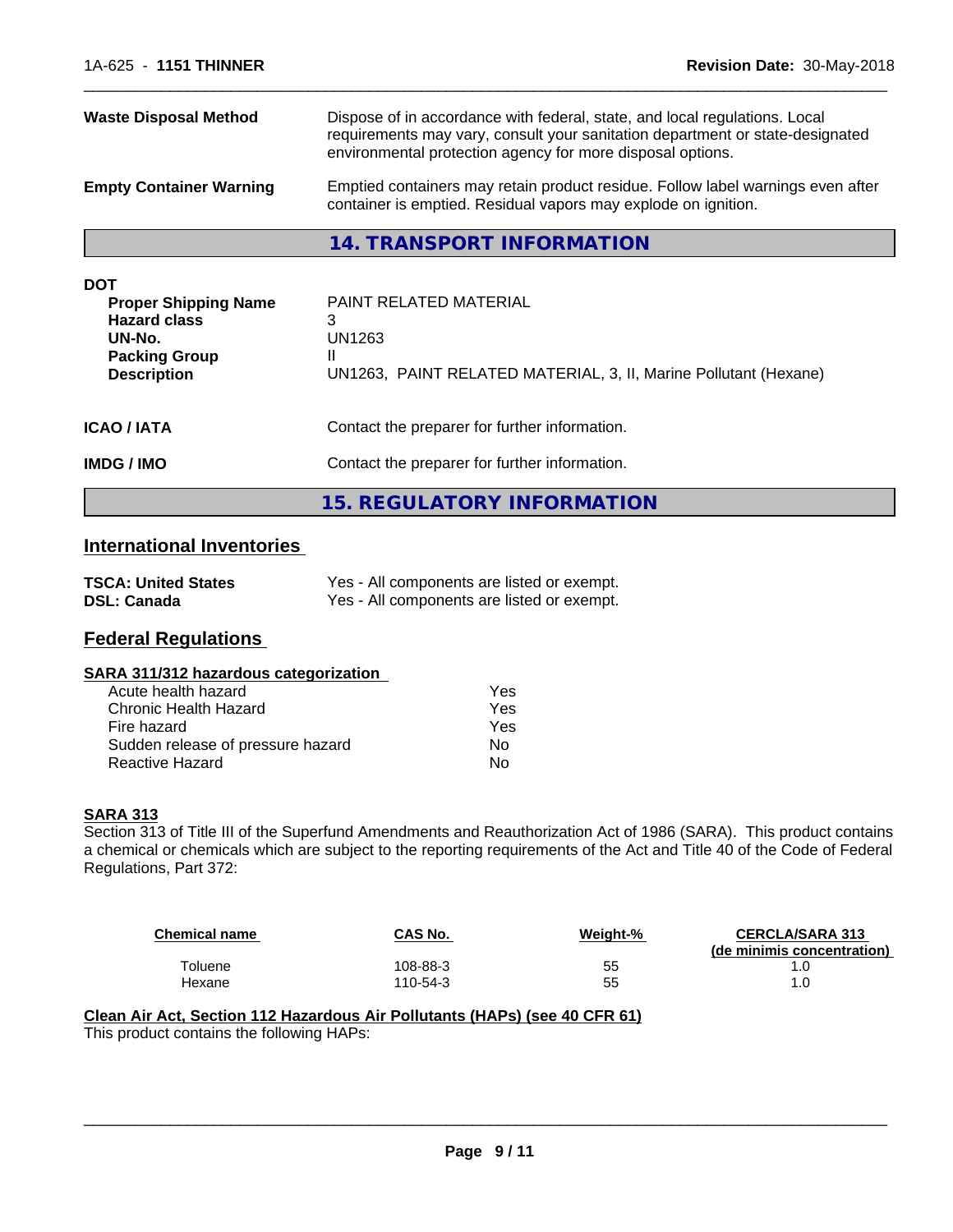| <b>Chemical name</b> | CAS No.  | Weight-% | <b>Hazardous Air Pollutant</b><br>(HAP) |
|----------------------|----------|----------|-----------------------------------------|
| Toluene              | 108-88-3 | 55       | ∟isted                                  |
| Hexane               | 110-54-3 | 55       | ∟isted                                  |

## **US State Regulations**

#### **California Proposition 65**

**AVIMARNING:** Cancer and Reproductive Harm– www.P65warnings.ca.gov

#### **State Right-to-Know**

| $\sim$<br>$ -$<br>nо<br>юше | ш<br>135113 | .<br>Ne۱<br><br>$\sim$ |  |
|-----------------------------|-------------|------------------------|--|
| l oluene                    |             |                        |  |
| <del>l</del> exane          |             |                        |  |

#### **Legend**

X - Listed

# **16. OTHER INFORMATION**

**HMIS** - **Health:** 1\* **Flammability:** 3 **Reactivity:** 1 **PPE:** -

#### **HMIS Legend**

- 0 Minimal Hazard
- 1 Slight Hazard
- 2 Moderate Hazard
- 3 Serious Hazard
- 4 Severe Hazard
- Chronic Hazard
- X Consult your supervisor or S.O.P. for "Special" handling instructions.

*Note: The PPE rating has intentionally been left blank. Choose appropriate PPE that will protect employees from the hazards the material will present under the actual normal conditions of use.*

*Caution: HMISÒ ratings are based on a 0-4 rating scale, with 0 representing minimal hazards or risks, and 4 representing significant hazards or risks. Although HMISÒ ratings are not required on MSDSs under 29 CFR 1910.1200, the preparer, has chosen to provide them. HMISÒ ratings are to be used only in conjunction with a fully implemented HMISÒ program by workers who have received appropriate HMISÒ training. HMISÒ is a registered trade and service mark of the NPCA. HMISÒ materials may be purchased exclusively from J. J. Keller (800) 327-6868.*

 **WARNING!** If you scrape, sand, or remove old paint, you may release lead dust. LEAD IS TOXIC. EXPOSURE TO LEAD DUST CAN CAUSE SERIOUS ILLNESS, SUCH AS BRAIN DAMAGE, ESPECIALLY IN CHILDREN. PREGNANT WOMEN SHOULD ALSO AVOID EXPOSURE.Wear a NIOSH approved respirator to control lead exposure. Clean up carefully with a HEPA vacuum and a wet mop. Before you start, find out how to protect yourself and your family by contacting the National Lead Information Hotline at 1-800-424-LEAD or log on to www.epa.gov/lead.

**Prepared By** Product Stewardship Department Benjamin Moore & Co. 101 Paragon Drive Montvale, NJ 07645 800-225-5554